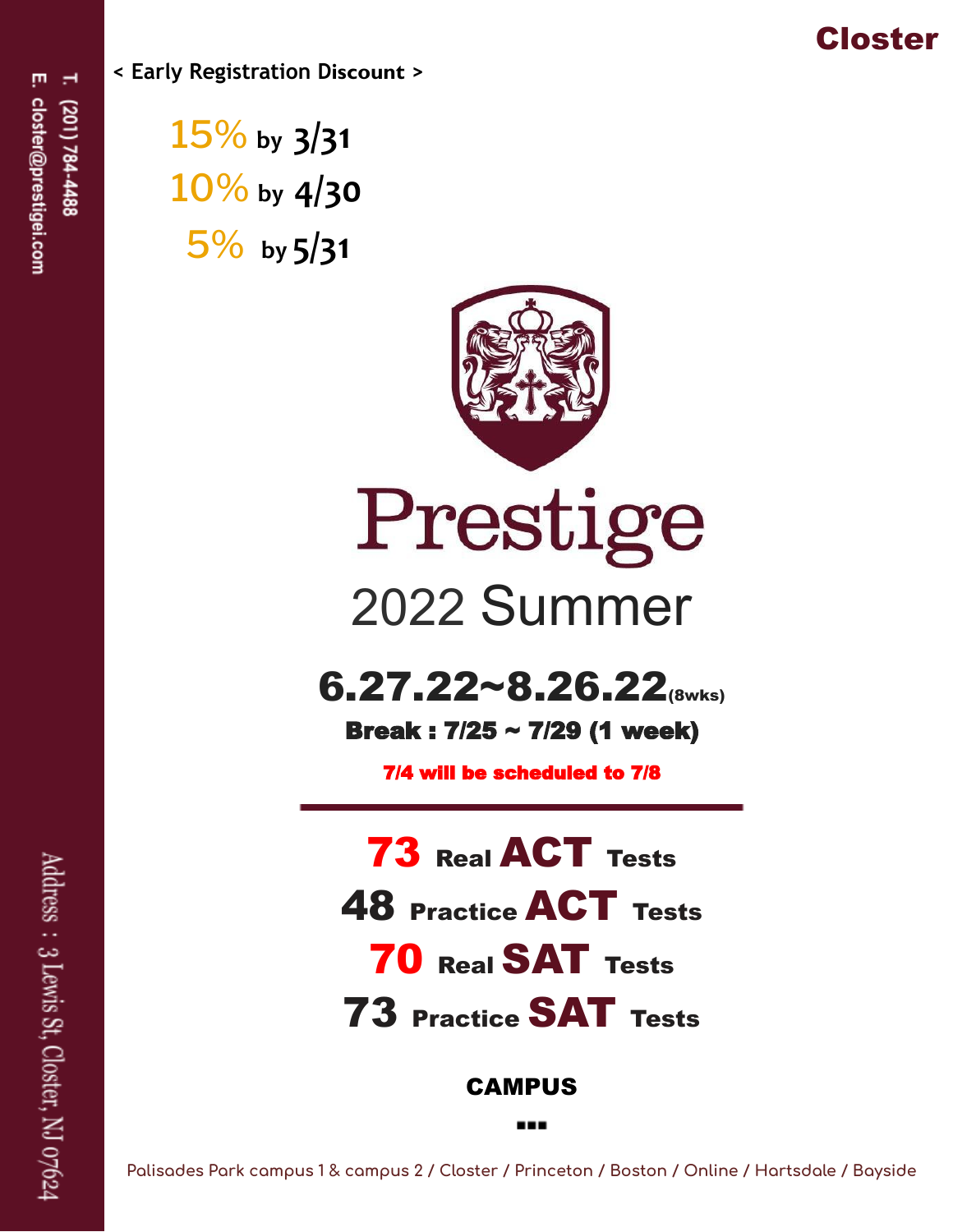

#### Summer Schedule

#### **ON CAMPUS**



# 2 **ACT/SAT Advanced (<sup>M</sup> - Th)**

**\* Optional "Test Only" on Friday**

AM Advanced Class 8:30am - 1:30pm

PM Advanced Class 2:00pm - 7:00pm

# 3 **HS Admissions Prep SSAT/ISEE**

| Reading & Verbal |            |  |
|------------------|------------|--|
| Math             | <b>TBD</b> |  |
|                  |            |  |
|                  |            |  |

**----------------------------------------------------------------------------------------------------** \*Material fee of \$100 will be applied to all our classes. Subject to Change to reflect test date/deadline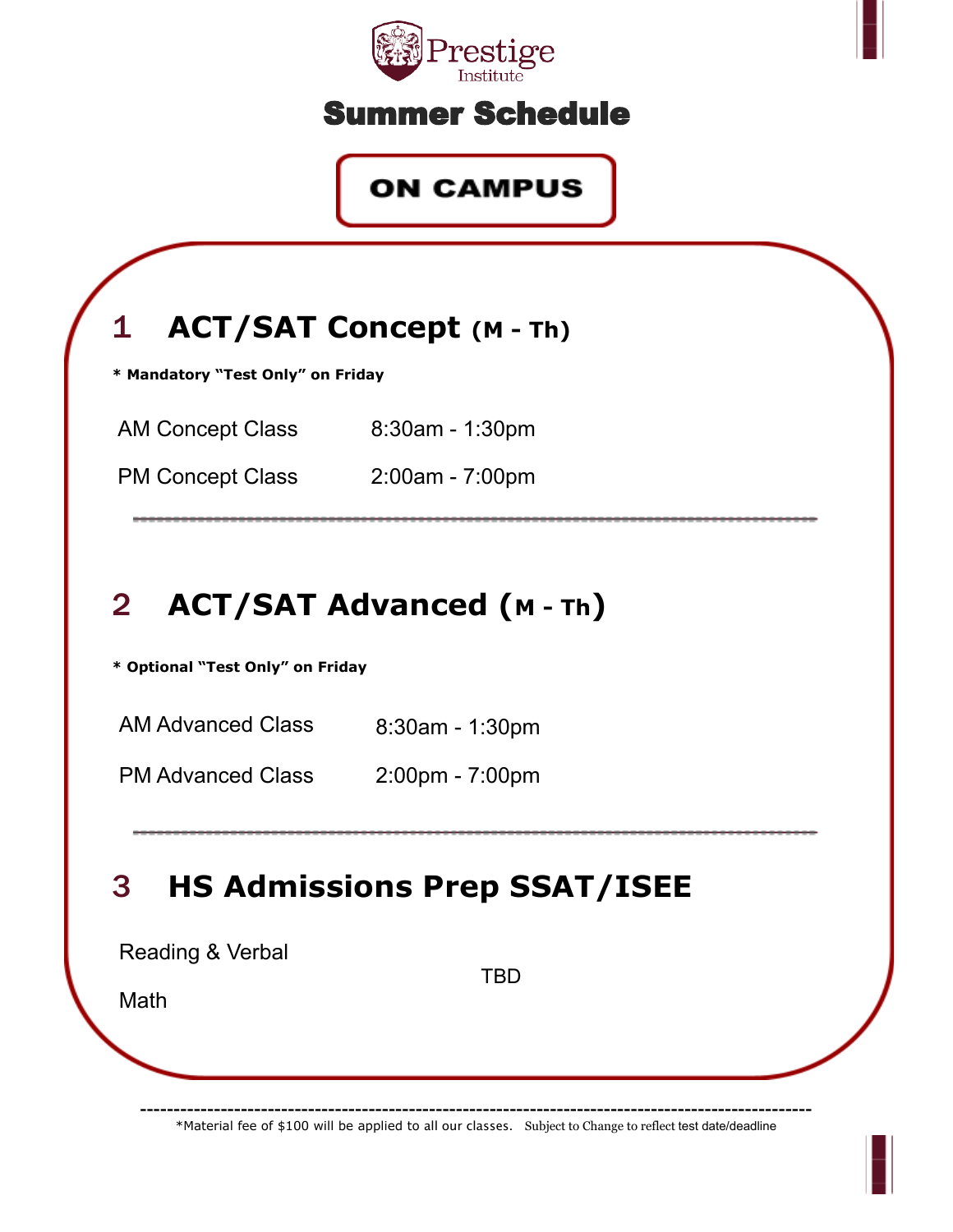

#### Summer Schedule



#### 5 **Special Programs**

AMC 8 10:00am~11:30pm (M -Th)

AMC 10 11:30pm~1:00pm (M -Th)

Academic Writing 0 5:00pm~6:00pm (M&W)

Academic Writing 1 5:00pm~6:30pm (M&W)

Academic Writing 2 5:00pm~6:30pm (T&Th)

Other Language **- Latin / Spanish / French**